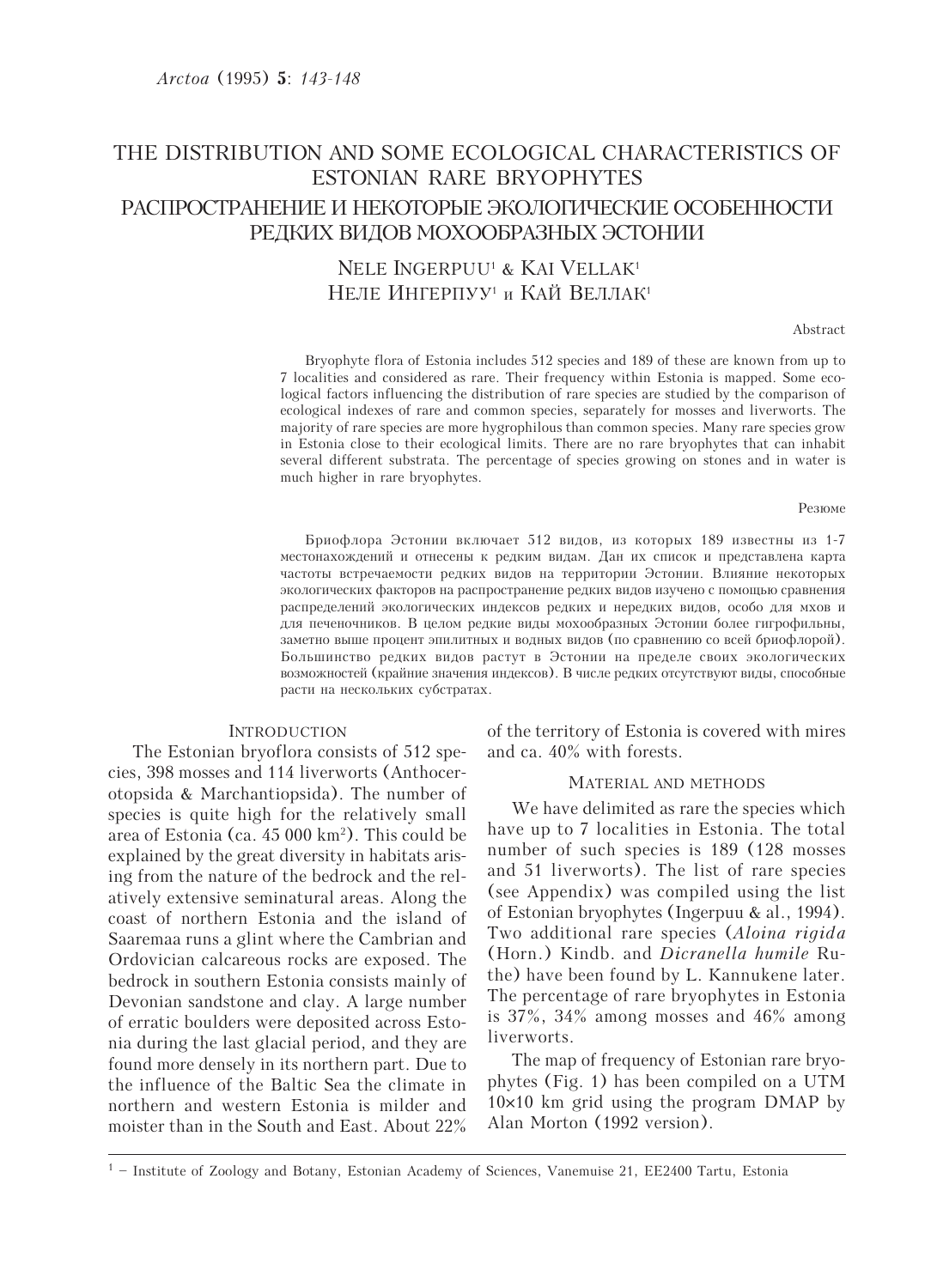



Blank area – no records of rare species Open circle – 1-3 rare species Half-open circle  $-4$ -6 rare species Solid circle  $-7$  or more rare species

The relative distribution of Estonian bryophytes according to ecological indexes (Duell, 1991) and substrata was studied using the statistical program package Statgraphics Vers. 5.0. The rare and common species of liverworts and mosses were analyzed separately. Comparisons were made between the rare and common species groups for liverworts and mosses. 14 rare mosses (marked with \* in Appendix), twelve common mosses and one common hepatic were excluded from the comparison of ecological indexes and three rare hepatics and seven rare mosses (marked with \*\* in Appendix) were excluded from the comparison of substrata due to lack of data.

#### RESULTS AND DISCUSSION

As can be seen from the map (Fig. 1), the rare bryophytes are distributed over almost all of the Estonia. The white areas in the centre of the country are largely explained be the insufficient investigation; also there is much more arable land in these regions. Rare bryophytes are more frequent and abundant in the western and northern Estonia, also on the islands where there are numerous limestone outcrops and the climate is milder and moister. A great number of rare bryophytes are found on the Glint and in several nature reserves. These areas are less influenced by man, contain many different habitats and are better investigated. The large number of rare bryophytes near the Tallinn, Tartu and Paernu can be explained by more thorough investigations there since the middle of the last century.

Unfortunately, it is likely that many rare species have disappeared from the vicinity of these towns due to the rising of human impact. The extent of investigation is one of the main factors determining the distribution pattern of rare bryophytes on the whole map. An example demonstrating this is the "discovery" of the Jalase Village Reserve by Estonian bryologists in 1992, where new localities for 20 rare species were found.

By comparison of the ecological indexes in groups of rare and common species several interesting tendencies were noted. No essential differences were found between the distribution curves of the rare and common groups according to the light and reaction indexes.

The percentage of species with a low temperature index (1) is about 5 times higher in the group of rare mosses as well as in the group of rare liverworts in comparison with the common species groups. The percentage of species with high temperature indexes is also several times greater in the group of rare mosses and in the group of rare liverworts (Fig. 2).

According to the continentality indexes the percentage of species of oceanic tendency (indexes 2-4) is higher in both rare groups and the percentage of continental species (indexes 7 & 8) higher in the group of rare mosses (Fig. 3).

The differences in humidity index curves show the tendency of rare species from both groups to require moister habitats (Fig. 4).

There are some interesting differences in the substrata preferences of rare and common bryo-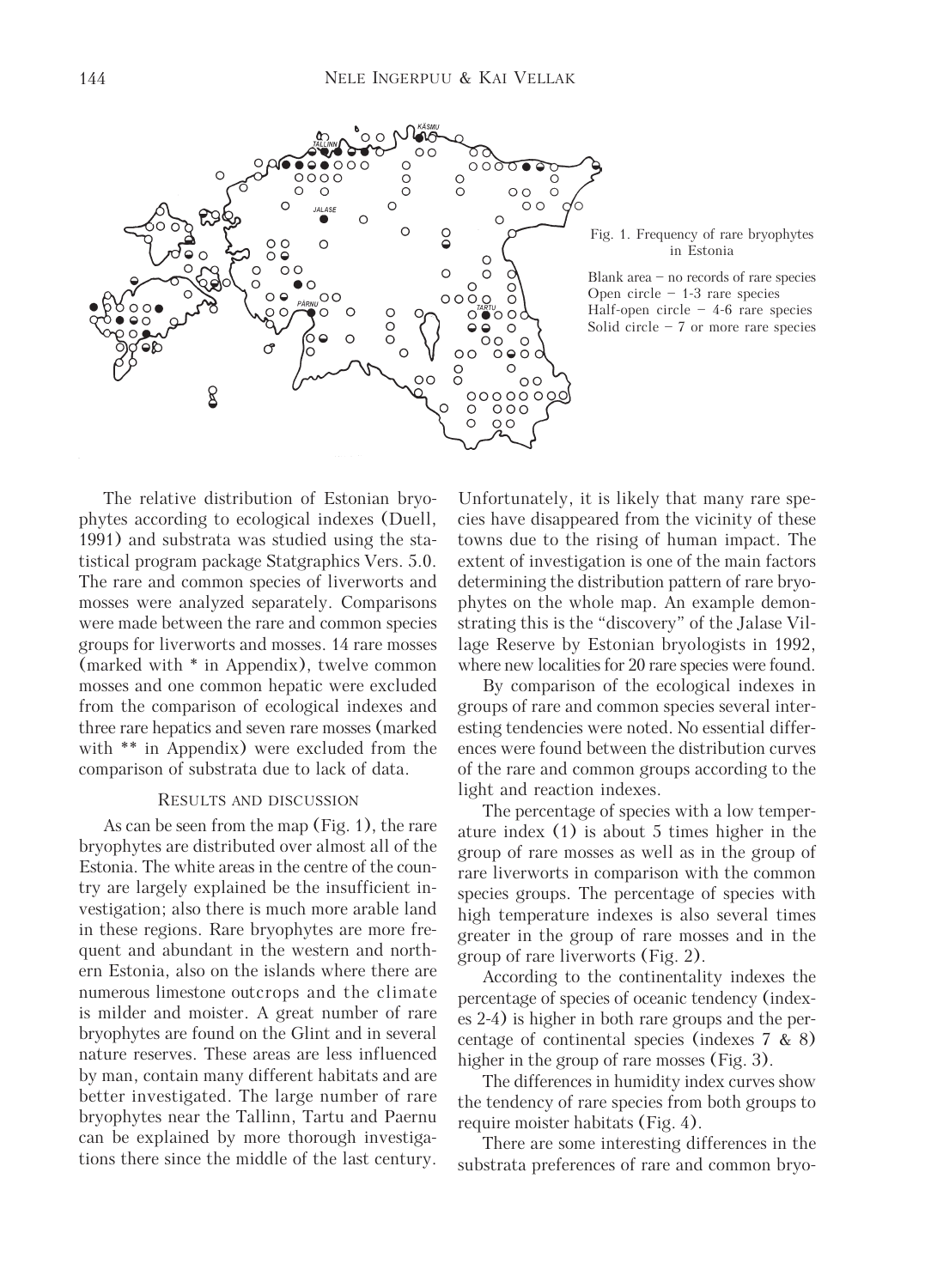

Fig. 2. Temperature indexes:  $1 - cold$ ;  $2 - between 1$ and 3;  $3 - \text{cool}$ ;  $4 - \text{between 3}$  and 5;  $5 - \text{?}$ temperate;  $6$  – between 5 and 7;  $7$  – warm; 8 – between7 and 9; 9 – extremely warm.



Fig. 4. Humidity indexes:  $1 -$  extremely dry;  $2$ between 1 and 3;  $3 - dry$ ;  $4 - between 3$  and 5; 5 – moderately moist; 6 – between 5 and 7; 7 – moist; 8 – between 7 and 9; 9 – prolonged wet period.



Fig. 3. Continentality indexes:  $1 -$  euoceanic;  $2$ oceanic; 3 – between 2 and 4; 4 – suboceanic;  $5$  – intermediate;  $6$  – subcontinental;  $7$  – between 6 and 8;  $8$  – continental;  $9$  – eucontinental.



Fig. 5. Substrata: G – ground; GS – ground and stones; M – many substrata; S – stones; ST – stones and trunks; DG – decaying wood and ground;  $T -$  trunks;  $TD -$  trunks and decaying wood; W – in water; D – decaying woood;  $SD$  – stones and decaying wood;  $C$  – dung and carcasses; TG – trunks and ground.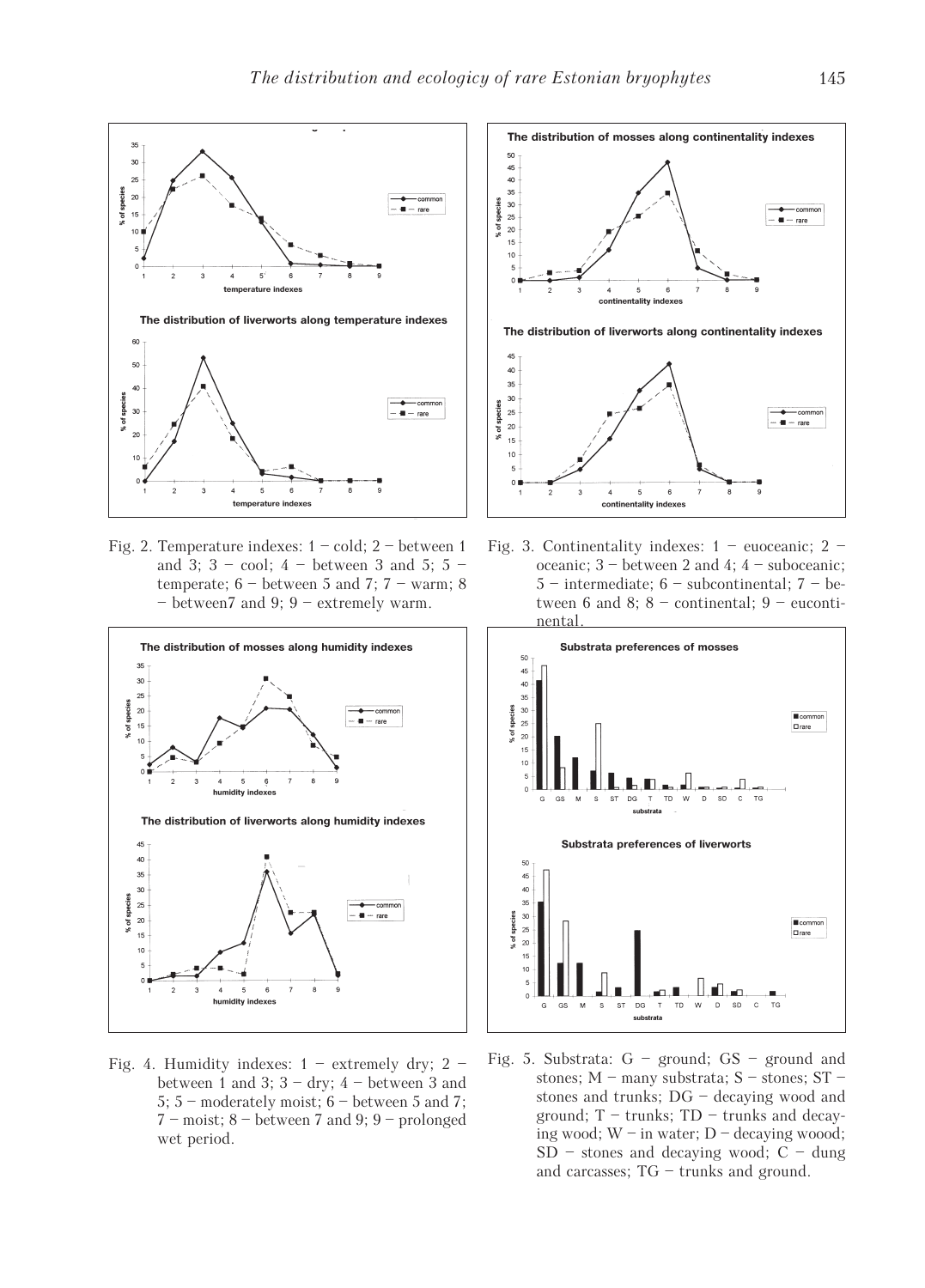phytes (Fig. 5). The percentage of species growing on stones  $(S)$  and in water  $(W)$  is much higher among all rare bryophytes. Only common species are able to grow on many (more than two) different substrata (M) and the percentage of those who grow on the ground and on decaying wood (DG) is much higher among common bryophytes. The difference between mosses and liverworts is that the percentage of species growing on the ground and on stones (GS) is higher among rare liverworts whereas for mosses the opposite is true. The moss species which grow on dung and carcasses are mostly rare, too.

## **CONCLUSIONS**

Rare bryophytes are more common in northern and western Estonia due to climatic and bedrock conditions.

The majority of Estonian bryophytes are temperate-boreal (temperature index 3), subcontinental (continentality index 6) species preferring habitats which are moderately moist or with

prolonged moisture periods and grow on the ground.

Many rare species have the extreme indexes of temperature and continentality, i. e. are close to their ecological limits.

The majority of rare species in Estonia are more hygrophilous than common species.

There are no rare bryophytes that can inhabit several different substrata.

The percentage of species growing on stones and in water is much higher among all rare bryophytes.

### ACKNOWLEDGEMENTS

We thank Mrs. E. Aomets for drawing the distribution map.

### LITERATURE CITED

- DUELL, R. 1991. Zeigerwerte von Laub- und Lebermoosen. - Scripta Geobotanica 18: 175-215.
- INGERPUU, N., A. KALDA, L. KANNUKENE, H. KRALL, M. LEIS & K. VELLAK 1994. List of the Estonian Bryophytes. - The Naturalist's Notebook 94: 1-175.

## APPENDIX: THE LIST OF ESTONIAN RARE BRYOPHYTES

BRYOPSIDA Aloina rigida (Hedw.) Limpr. Amblyodon dealbatus (Hedw.) B. & S. Amblystegium compactum (C.Muell.) Aust. A. confervoides (Brid.) B.,S.& G. A. humile (P.Beauv.) Crundw. A. saxatile Schimp. A. tenax (Hedw.) C.Jens. Anomodon rugelii (C.Muell.) Keissl. Aphanorhegma patens (Hedw.) Lindb. Aplodon wormskioldii (Hornem.) Kindb. Atrichum angustatum (Brid.) B. & S. Bartramia pomiformis Hedw. Brachythecium campestre (C.Muell.) B.,S. & G. B. plumosum (Hedw.) B.,S. & G. B. starkei (Brid.) B.,S. & G. B. turgidum (Hartm.) Kindb. Bryum blindii B.,S. & G. B. funckii Schwaegr. B. knowltonii Barnes B. mamillatum Lindb. B. marratii Hook. f. & Wils. B. neodamense Itzig. ex C.Muell. B. *salinum* I.Hag. ex Limpr. B. subapicatulum Hampe B. warneum (Roehl.) Bland. ex Brid. B. weigelii Spreng. Buxbaumia viridis (Moug. ex Lam. & DC.) Brid. ex Moug. & Nestl.

Calliergon megalophyllum Mik. C. richardsonii (Mitt.) Kindb. C. trifarium (Web. & Mohr) Kindb. Campylium calcareum Crundw. & Nyh. C. halleri (Hedw.) Lindb. Campylopus pyriformis (K.F.Schultz) Brid. Cirriphyllum tenuinerve (Lindb.) Wijk & Marg. Desmatodon randii (Kenn.) Laz. Dichelyma falcatum (Hedw.) Myr. \*\* Dichodontium pellucidum (Hedw.) Schimp. Dicranella humilis Ruthe D. *rufescens* (With.) Schimp. D. subulata (Hedw.) Schimp. Dicranum flexicaule Brid. \*\* D. muehlenbeckii B.,S. & G. D.viride (Sull. & Lesq.) Lindb. Didymodon insulanus (De Not.) M.Hill D. tophaceus (Brid.) Lisa D. vinealis (Brid.) Zander Diphyscium foliosum (Hedw.) Mohr. Discelium nudum (Dicks.) Brid. \*\* Ditrichum heteromallum (Hedw.) Britt. D. lineare (Sw.) Lindb. Drepanocladus capillifolius (Warnst.) Warnst. D. tenuinervis T.Kop. Encalypta mutica I.Hag. E. ciliata Hedw. Ephemerum serratum (Hedw.) Hampe Eucladium verticillatum (Brid.) B.,S. & G.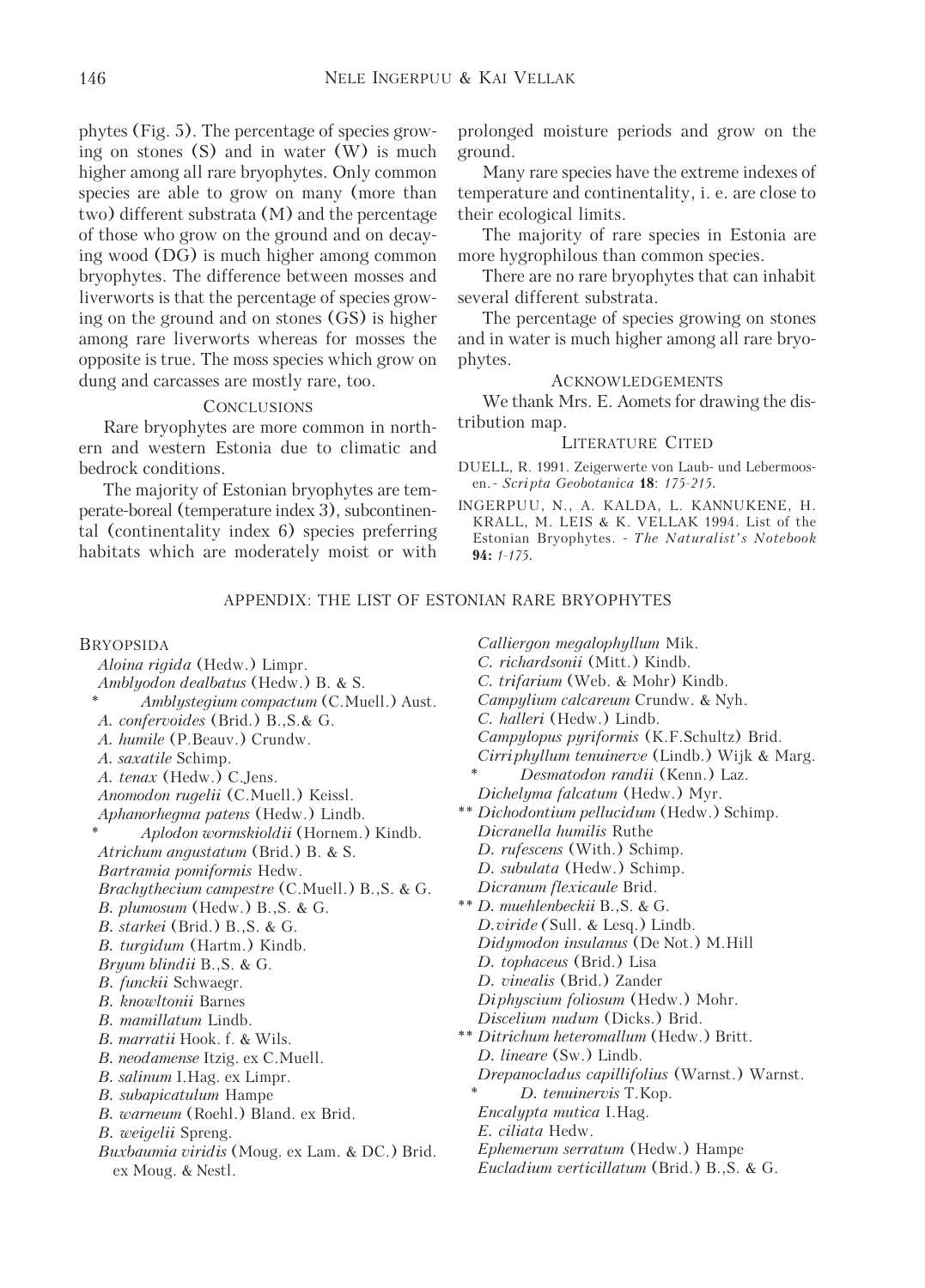S. donniana (Sm.) C.Muell. S. pusilla (Hedw.) B.,S. & G.

Fissidens arnoldii Ruthe F. exilis Hedw. \* F. gracifolius Brugg.-Nann. & Nyh. F. pusillus (Wils.) Milde Fontinalis dalecarlica B.,S. & G. F. hypnoides Hartm. F. squamosa Hedw. Gymnostomum aeruginosum Sm. G. calcareum Nees & Hornsch. Gyroweisia tenuis (Hedw.) Schimp. \*\* Herzogiella striatella (Brid.) Iwats. Hylocomium umbratum (Hedw.) B.,S. & G. Hypnum pratense (Rabenh.) W. Koch ex Hartm. Isopterygiopsis pulchella (Hedw.) Iwats. Isothecium myosuroides Brid. Kiaeria blyttii (B.,S. & G.) Broth. Loeskypnum badium (Hartm.) Paul Meesia longiseta Hedw. M. uliginosa Hedw. Myrinia pulvinata (Wahlenb.) Schimp. Neckera crispa Hedw. Octodiceras fontanum (B.Pyl.) Lindb. Oncophorus wahlenbergii Brid. Orthotrichum diaphanum Brid. O. stramineum Hornsch. ex Brid. O. tenellum Bruch ex Brid. Palustriella decipiens (De Not.) Ochyra Plagiopus oederiana (Sw.) Crum & Anderson Plagiothecium latebricola B.,S. & G. P. ruthei Limpr. Platydictya jungermannioides (Brid.) Crum \*\* Pogonatum aloides (Hedw.) P.Beauv. P.dentatum (Brid.) Brid. P. nanum (Hedw.) P.Beauv. Pohlia bulbifera (Warnst.) Warnst. P. camptotrachela (Ren. & Card.) Broth. P. elongata Hedw. \*\* P. lescuriana (Sull.) Grout P.proligera (Lindb. ex Breidl.) Lindb. ex H.Arn. Polytrichum pallidisetum Funck Pottia bryoides (Dicks.) Mitt. P. davalliana (Sm.) C.Jens. Pseudephemerum nitidum (Hedw.) Reim. Pseudocrossidium hornschuchianum (K.F.Schultz) Zander Pseudoleskeella catenulata (Schrad.) Kindb. Pterogonium gracile (Hedw.) Sm. Racomitrium fasciculare (Hedw.) Brid. Rhodobryum ontariense (Kindb.) Kindb. Rhynchostegium murale (Hedw.) B.,S. & G. Saelania glaucescens (Hedw.) Broth. Schistidium agassizii Sull. & Lesq. S. maritimum (Turn.) B. & S. S. rivulare (Brid.) Podp. S. calcarea (Hedw.) B.,S. & G. Seligeria campylopoda Kindb.

S. recurvata (Hedw.) B.,S. & G. Sphagnum aongstroemii Hartm. f. S. jensenii Lindb. f. S. lindbergii Schimp. ex Lindb. S. platyphyllum (Lindb. ex Braithw.) Sull. ex Warnst. S. quinquefarium (Lindb. ex Braithw.) Warnst. S. subfulvum Sjoers Splachnum rubrum Hedw. S. sphaericum Hedw. S. vasculosum Hedw. Tayloria tenuis (With.) Schimp. Thamnobryum alopecurum (Hedw.) Gang. Thuidium minutulum (Hedw.) B.,S. & G. Timmia bavarica Hessl. Tortella rigens Alb. Tortula lingulata Lindb. \*\* Tortula norvegica (Web.) Wahlenb. ex Lindb. Trematodon ambiquus (Hedw.) Hornsch. Trichostomum crispulum Bruch Ulota coarctata (P.Beauv.) Hammar U. curvifolia (Wahlenb.) Lilj. U. drummondii (Hook. & Grev.) Brid. Warnstorfia tundrae (H.Arn.) Loeske Weissia controversa Hedw. W. squarrosa (Nees & Hornsch.) C.Muell. ANTHOCEROTOPSIDA & MARCHANTIOPSIDA Anastrophyllum hellerianum (Nees ex Lindenb.) Schust. A. minutum (Schreb.) Schust. Barbilophozia floerkei (Web. & Mohr) Loeske B. hatcheri (Evans) Loeske B. kunzeana (Hueb.) K.Muell. B. lycopodioides (Wallr.) Loeske Bazzania trilobata (L.) S.Gray Calypogeia sphagnicola (H.Arn. & J.Perss.) Warnst. & Loeske \*\* Cephalozia catenulata (Hueb.) Lindb. C. loitlesbergi Schiffn. Cephaloziella divaricata (Sm.) Schiffn. C. hampeana (Nees) Schiffn. C. integerrima (Lindb.) Warnst. Fossombronia foveolata Lindb. F. wondraczekii (Corda) Lindb. Frullania tamarisci (L.) Dum. Geocalyx graveolens (Schrad.) Nees \*\* Harpantus scutatus (Web. & Mohr) Spruce Jungermannia atrovirens Dum. J. caespitica Lindenb. J. confertissima Nees J. gracillima Sm. J. hyalina Lyell J. sphaerocarpa Hook. Lejeunea cavifolia (Ehrh.) Lindb.